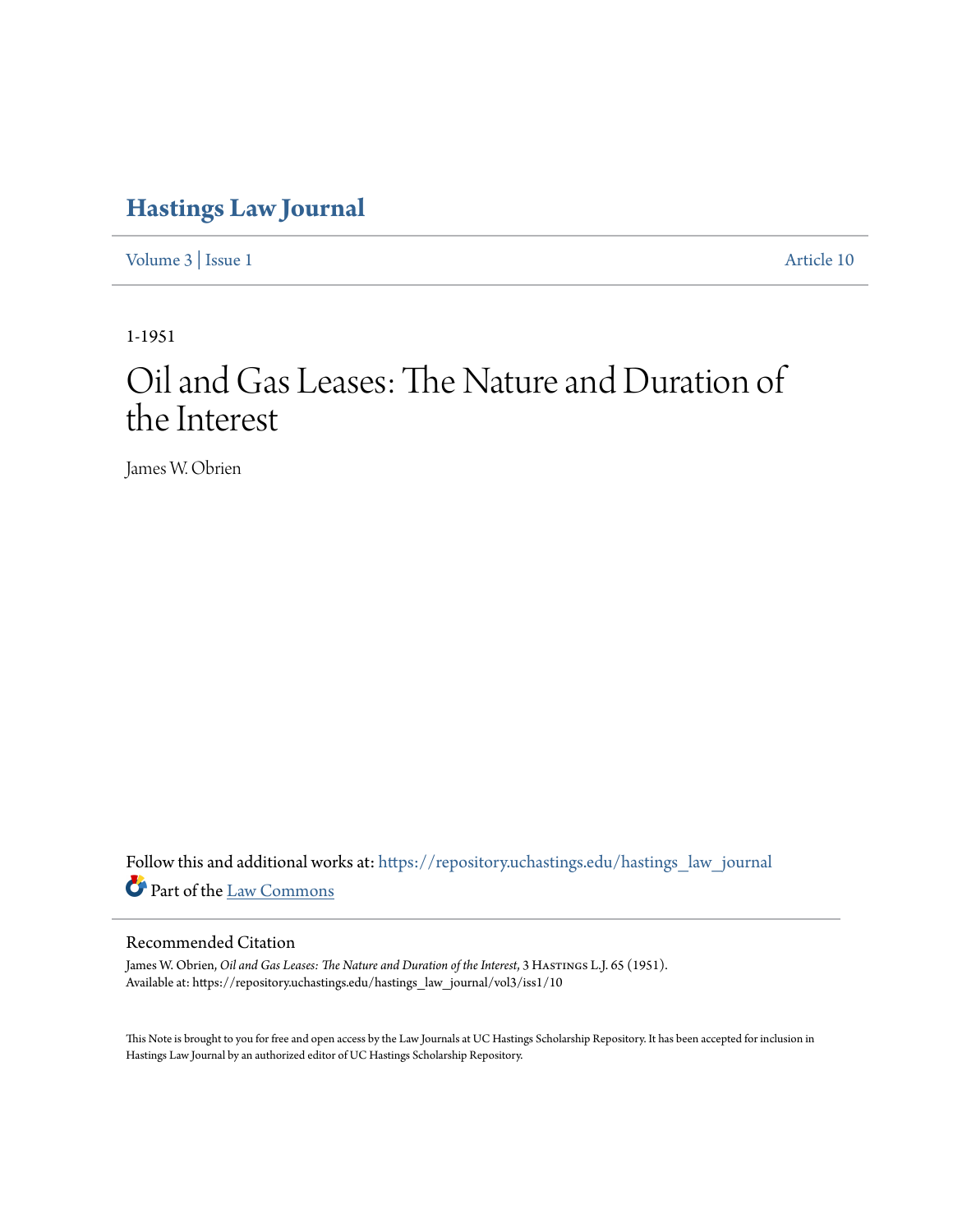Here there was an interference with the plaintiff's business. The interference was not justified by contract,<sup>15</sup> and should be subject to the same tests as all other union action: lawfulness of object. The same considerations which lead to the conclusion that the contract was illegal, compel the conclusion that the object was unlawful.

Query: Could the union withhold its shop card from a prospective barberemployer who intends to enter business on the same conditions it sought to withdraw it here?

*Dan E. Cooper.*

OIL **AND** GAS LEASES: **THE NATURE AND DURATION** OF **THE** INTEREST.-A recent California case, *Kirker v. Shell Oil Co.,'* gives rise to some interesting inquiry into the nature and duration of the interest of a lessee under a community oil lease for a period of 20 years "and for so long thereafter as Lessee shall conduct drilling **...** or producing operations on the leased land, or be excused therefrom, as hereinafter provided;  $\ldots$  ." The lease provided that the lessee was to commence drilling operations within three years, but could surrender all or any part of the leased land at any time, and thereby be released from all obligations in respect to the land, excepting accrued pecuniary obligations. The case actually decides that drilling within three years was not such a limitation as to create a determinable estate for years. However, the court didn't believe that the provision was breached, whether or not it was treated as a conditional limitation, condition subsequent, or a covenant. While this was sufficient for disposing of the case, the court went on to state "that the granting and habendum clauses of the lease grant the premises for a term of 20 years with a proviso for an extension of the term, if a particular stated event should ensue. Such a grant created a determinable fee." It is submitted that this is the type of dictum that is incomplete and must be closely guarded against, though it may be true as far as it goes.

Some of the questions that suggest themselves are: Why is it a determinable fee? What is the nature of the interest as distinguished from duration? When does it vest in ownership? Is there any interest other than a determinable fee? If not, what is the effect of the original 20-year term?

The first factor to determine is the nature of the interest acquirable in oil in place. There appear to be two major theories as to the nature of the interest created by an oil and gas lease: (1) Ownership of oil in place; (2) A right to acquire the oil in place, or a *profit a prendre.*

The oil in place doctrine is based on the assumption that the land is divisible laterally as well as horizontally.<sup>2</sup> The oil in place is treated in much the same way as other more solid minerals, with the exception that the interest in the oil is subject to defeasance by its escaping to adjoining lands. 3 The underlying premise is that

5

<sup>&</sup>quot; Either because the contract was illegal or **by** construction of **it.**

<sup>1104</sup> **A. C.** A. *609,* **231 P-2d 905 (1951).**

<sup>&#</sup>x27;Texas Co. v. Daughtery, **107** Tex. **234, 176 S.** W. **717 (1915).** 'Texas Co. v. Daughtery, **107** Tex. 234, **176 S.** W. **717 (1915);** South Penn. Oil Co. v. Snodgrass, 71 W. Va. 438, 76 S. E. 961, 43 L. R. A. (N. S.) 848 (1913); State v. South Penn. Oil Co., 42 W. Va. 80, 24 S. E. 688 (1896). ". . . the question, it seems to us, reduces itself to this: If the oil and gas, the subject of the conveyance, are in fact not beneath or within the land, and are therefore not capable of being reduced to possession, the conveyance is of no effect. But if they have not departed and are beneath it, they are there as a part of the realty; . .*."* 18 Mich. L. Rev. **445, 459 (1920).**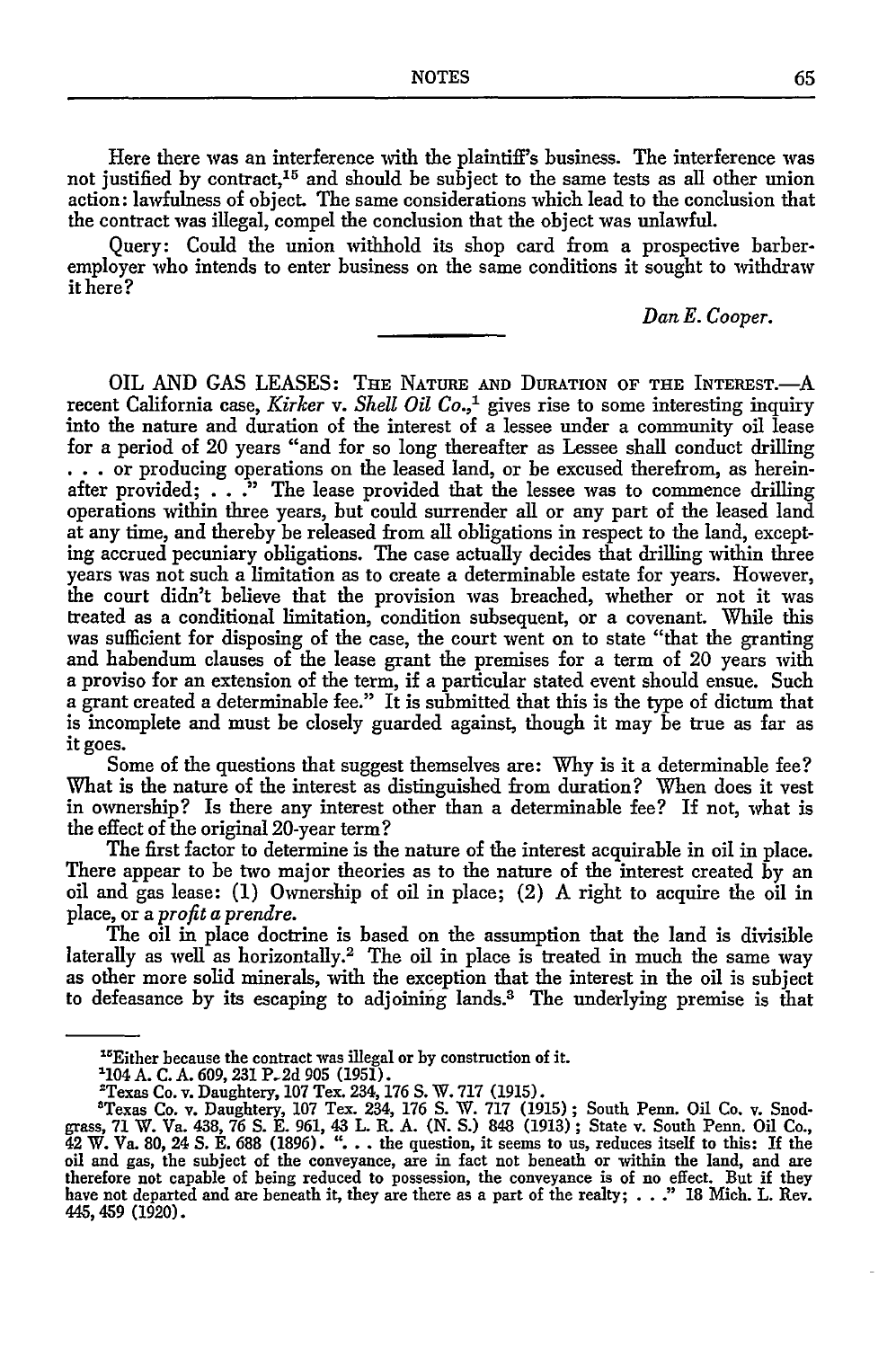"the grant of a thing can be no more than the grant of the full and unlimited use of **it.** So, too, the general power of disposal without liability to account is equivalent to ownership itself."<sup>4</sup> California, if not actually committed, at least had leanings toward this view at one time.<sup>5</sup> Even at their time the dicta in those earlier California cases seem questionable, for as far back as **1884** a mining right was treated as a "servitude in gross."6 Since there is actual ownership of the mineral substance under the oil in place doctrine it is of course a corporeal interest.<sup>7</sup>

The second view is that the interest created is a *profit a prendre.* As said in *Richfield Oil Co. v. Hercules Gasoline Co.,8* it "is a right to take something out of the soil of another, as a right of common, and also some minor rights as a right to fish, hunt and hawk, or to mine metals, dig for oil; take oil from the land." The same court further said it was "in the nature of a covenant running with the land."<sup>9</sup> Here the court is clearly referring to the similarity between land burdened **by** a covenant and land subject to a profit.<sup>10</sup> In the leading California case of *Callahan v. Martin*<sup>11</sup> the court rejected the oil in place doctrine and stated that the "owner of land does not have an *absolute* title to oil and gas in place as corporeal real property, but rather, the exclusive right on his premises to drill for oil and gas, and to retain as his property all substances brought to the surface on his land."<sup>12</sup> The court thus rejected the statements of the earlier California cases.13 It has been pointed out that the *Callahan* case merely states that the owner of land, or grantee of oil in place doesn't have "absolute title," thus leading to the suggestion that the court meant to imply that there was *some interest* in the oil in place.<sup> $I<sub>4</sub>$  This suggestion was in turn based on a view</sup> expressed in the California Law Review<sup>15</sup> that California has rejected the "full ownership" of oil in place, and the "non-ownership" of oil in place, and has accepted a "qualified ownership." The above quoted language and statements that an oil and gas lease is "in the nature of a *profit a prendre"'6* furnish a possible basis for this view. However, it is of questionable validity since a *profit a prendre* is merely a right to obtain minerals, as distinguished from ownership of minerals. 17 That is, a *profit a prendre* is the right to enter, separate and carry away the subject matter and is not **a** present ownership of the subject matter. The number of cases relying on the right

'112 Cal. **App.** 431, 434, **297** P. **73 (1931).** See, also, **3** Tiffany, "Real Property," 427 **(3d** ed., **1939).**'Richfield Oil Co. v. Hercules Gasoline Co., *supra,* note **8.**

- **"l3** Cal. **2d 110,** 43 P. **2d 788, 101 A.** L. R. **871 (1935).**
- *"Id.,* at **117.**
- "See note **5,** *supra.*

<sup>&#</sup>x27;Caldwell v. Fulton, **31** Pa. 475, 484, **72** Am. Dec. **760 (1858).** <sup>54</sup>Such an absolute estate in an underlying stratum may be created and the estate of the owner of the overlying land and of the owner of the subterranean stratum will be as distinct and separate as is the ownership of two Co. v. Santa Barbara County, 155 Cal. 140, 144, 99 Pac. 483 (1909). Dictum, Chandler v. Hart.<br>161 Cal. 405, 414, 119 P. 516 (1911). See, also, Black v. Solano, 114 Cal. App. 170, 174, 299 P. 843 **(1931).**

<sup>&#</sup>x27;Smith v. Cooley, **65** Cal. 46, 2 P. **880 (1884).**

<sup>&</sup>quot;Stevens County v. Mid-Kansas Oil **&** Gas Co., **113** Tex. **160,** 254 **S.** W. **290, 29 A.** L R. **566 (1923) ; 25** Cal. L. Rev. **230 (1937).**

<sup>&</sup>quot;Smith v. Cooley, **65** Cal. 46, 2 P. **880** (1884).

<sup>&</sup>quot;Payne v. Callahan, **37** Cal. **App. 2d 503, 510, 99** P. **2d 1050** (1940) **;** Western Oil **&** Refining Co. v. Venago Oil Corp., **218** Cal. **733,** 741, 24 P. **2d 971, 88 A.** L. R. **1271 (1933).**

<sup>&</sup>lt;sup>15</sup>27 Cal. L. Rev. 192, 193 (1939).<br><sup>16</sup>Callahan v. Martin, *supra*, at 118. See, also, note 14, *supra*, where the courts use such language<br>as "no absolute title."<br><sup>17</sup>See note 11, *supra*.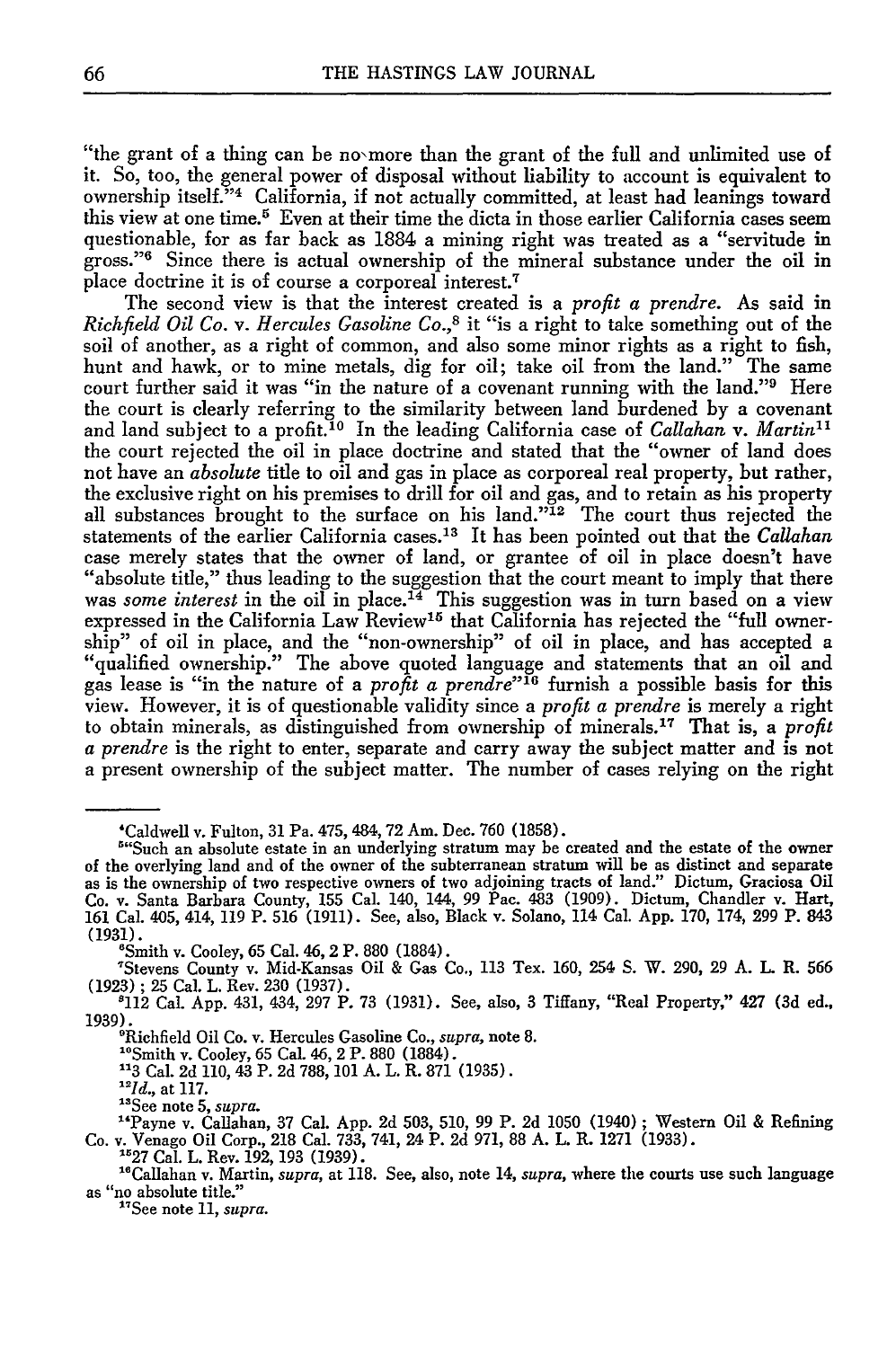to oil in place as being a *profit a prendre* (through a failure to follow literally the language of the *Callahan* case or otherwise) would seem to substantiate this view.<sup>18</sup> Thus, it is submitted that there is merely a *profit a prendre,* which is an incorporeal interest.<sup>19</sup>

These interests are in gross<sup>20</sup> and assignable.<sup>21</sup> Also, the grantee of the profit has a right to such possession of the surface as is necessary to the exercise of his profit.<sup>22</sup> It is to be remembered that while the grantee has a mere expectancy in the oil itself<sup>23</sup> he has a present vested right to reduce that oil to possession.<sup>24</sup>

This brings up the problem of the duration of the *profit a prendre* in the typical oil lease.2 5 "A *profit a prendre,* like an easement, may be created to endure in perpetuity, that is for the duration of an estate in fee simple, or for a less period such as a term for years."26 Thus it would appear that any term may be limited in a profit a prendre that may be limited on any of the possessory estates.<sup>27</sup> For our present purposes we need only consider the language of the granting clause: "20 years and for so long thereafter as Lessee shall conduct drilling  $\ldots$  or producing operation on the leased land, . . ." Initially it will be observed that the grantee had a vested *profit a prendre* for years.<sup>28</sup> It may be that the California definition of "hiring" will apply to the original term for years, if not to the indefinite period for production. (Discussed below.) "Hiring is a contract by which one gives to another the temporary possession and use of property, . . .<sup>1929</sup> If the lease will fit into this definition the lessee is liable for damages resulting from use other than that provided in the hiring.<sup>30</sup>

"Dabney v. Edwards, 5 Cal. 2d 1, 11, 53 P. 2d 962 (1935); Dabney-Johnston Oil Corp. v. Walden, 4 Cal. 2d 637, 52 P. 2d 237 (1935) ; La Laguna Ranch Co. v. Corp. Commr., 18 Cal. 2d 132, 114 P. 2d 351, 135 A. L. R. 546 (1941) ; Gavina v. Smith, 25 Cal. 2d 501, 154 P. 2d 681 (1944) **;** Austin v. Hallmark Oil Co., 21 Cal. 2d 718, 134 P. 2d 777 (1943) ; Tanner v. Title Ins. & Trust Co., 20 Cal 2d 814,129 P. 2d 383 (1942). **2'25** CaL L. Rev. 230 (1937).

"Cal. Civ. Code, see. 802; Smith v. Cooley, 65 Cal. 46,2 P. 880 (1884).

"'Cal. Civ. Code, see. 1044; Painter v. Pasadena Light & Water Co., 91 Cal. 74, 84, 27 P. 539 (1891).

"Dabney-Johnston Oil Corp. v. Walden, 4 Cal. 2d **637, 52** P. 2d **237** (1935).

<sup>23</sup>Cal. Civ. Code, sec. 1725.

**...** only the right to reduce it to possession." Western Oil **&** Refining Co. v. Venago Oil Corp., *supra,* note 14, noted in 7 So. **Cal.** L. Rev. 119 (1933) ; People v. Associated Oil Co., 211 Cal. 93, 294 P. 717 (1930).

"While the language varies; viz.: "continue producing in paying quantities," "continue to drill," "continue to produce," the problem remains substantially the same.

**-54** Tiffany, "Real Property," 428 **(3d** ed., **1939) ;** Restatement, Property, sec. 450, comment **f;** Restatement, Property, sec. 468, comment *b.*

"'Dabney v. Edwards, *supra,* note **18,** at **11;** 13 So. Cal. L. Rev. 304 (1940) **;** see, also, Cal. Civ. Code, sec. **806.**

"Gavina v. Smith, **25** Cal. **2d 501,** 154 P. **2d** 681 (1944); Taylor v. Hamilton, 194 Cal. **768, 774, 230** P. **656** (1924), overruling without citing, a statement in Brookshire Oil Co. v. Casmalia Co., **156** Cal. 211, **103** P. **927 (1909),** to the effect that prior to discovery of oil or gas the lessee's right is inchoate and no estate vests in him. Jameson v. Chanslor-Canfield Oil Co., **176** Cal. **1,** 167 P. 369 (1917); Chandler v. Hart, 161 Cal. 405, 413, 119 P. 516 (1911); 13 So. Cal. L. Rev.<br>304, 309. See, also, Cal. Civ. Code, sec. 708. Cf. Utt v. Frey, 106 Cal. 392, 39 P. 807 (1895). It is clear that these cases could not **be** concerned about forfeiture, etc., unless there was a vested interest. But see Moon **v.** Marker, **26** Cal. **App. 2d 33, 78** P. **2d** 460 **(1938).**

"Cal. Civ. Code, sec. **1925.**

out: Chr. Code, sec. 1925.<br>"Cal. Civ. Code, sec. 1930: "When a thing is let for a particular purpose the hirer must not use it for any other purpose; and if he does, he is liable to the letter for all damages resulting from such use, or the letter may treat the contract as thereby rescinded."